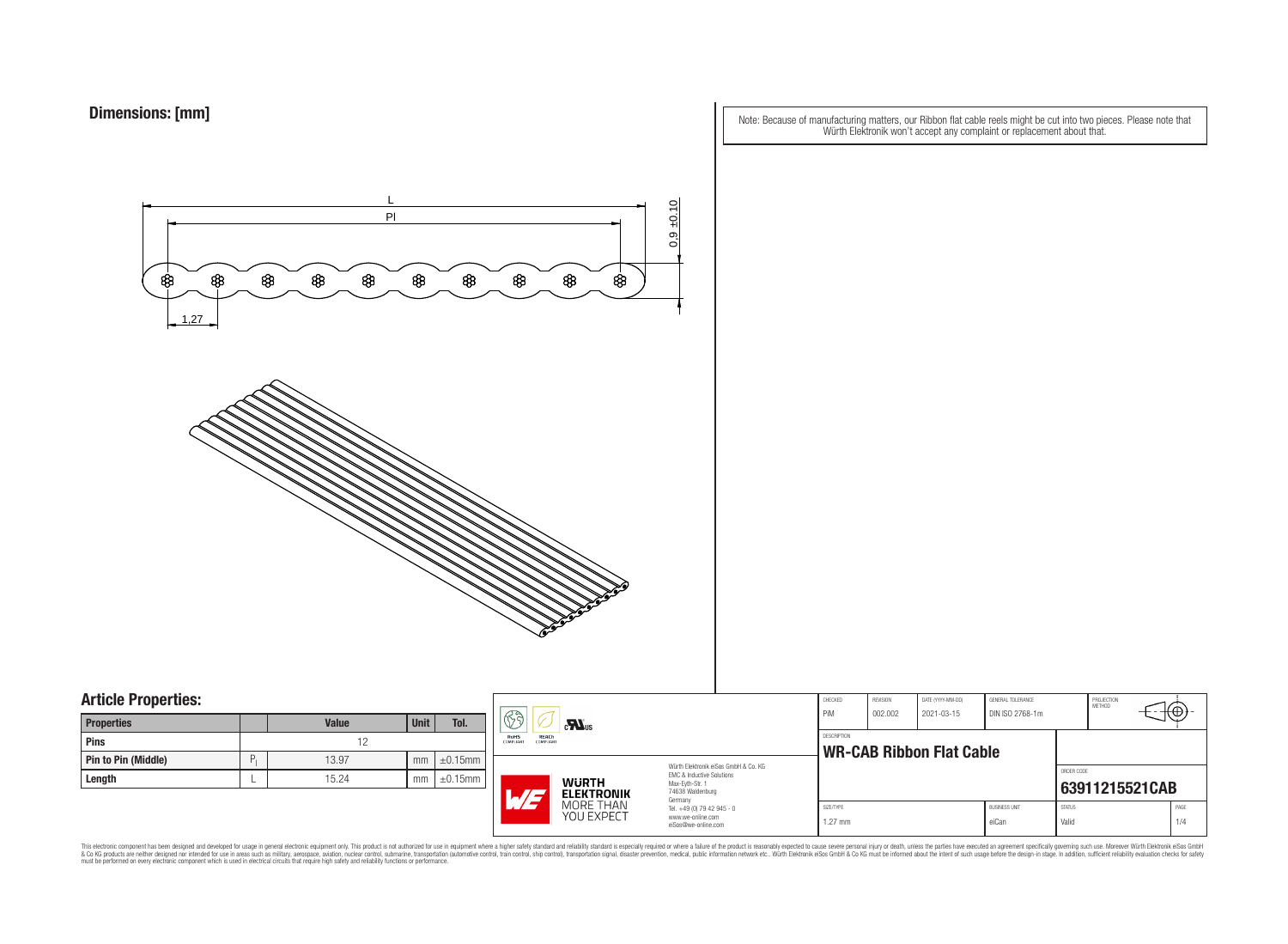## **Kind Properties:**

| <b>Properties</b> | <b>Value</b>                     | <b>Unit</b> |
|-------------------|----------------------------------|-------------|
| <b>Pitch</b>      | $\sim$<br>$\cdot$ $\sim$ $\cdot$ | mm          |

## **Material Properties:**

| <b>Insulator Material</b> | <b>PVC</b>                             |
|---------------------------|----------------------------------------|
| <b>Insulator Color</b>    | Grey with Red Marking on 1st Conductor |
| <b>Conductor Material</b> | Copper                                 |
| <b>Conductor Plating</b>  | Tin                                    |

## **General Information:**

| Operating Temperature | $-25$ up to $+105$ °C |
|-----------------------|-----------------------|
| <b>Flame Test</b>     | W-1 IEC 332-1         |
| <b>Style</b>          | <b>UL 2651</b>        |

## **Electrical Properties:**

| <b>Properties</b>            |                           | <b>Test conditions</b> | <b>Value</b> | <b>Unit</b>    | Tol. |
|------------------------------|---------------------------|------------------------|--------------|----------------|------|
| <b>Rated Current</b>         | ΙŖ.                       |                        |              | Α              | max. |
| <b>Rated Voltage</b>         | $\mathrm{V}_{\mathrm{R}}$ |                        | 300          | V (RMS)        |      |
| <b>Withstanding Voltage</b>  |                           | min                    | 2000         | V(AC)          | min. |
| <b>Insulation Resistance</b> | $R_{ISO}$                 | Kilometer              | 100          | M <sub>0</sub> | min. |
| <b>Signal Delay</b>          |                           | Meter                  | 4.65         | ns             |      |
| <b>Conductor Resistance</b>  | R                         | Kilometer              | 237          | Ω              | max. |
| <b>Unbalanded Capacity</b>   |                           | Meter                  | 56           | pF             |      |
| <b>Unbalanced Impedance</b>  |                           |                        | 105          | Ω              |      |
| <b>Unbalanced Inductance</b> |                           | Meter                  | 1.45         | μH             |      |

## **Wire Properties:**

| Properties                         | <b>Valut</b>   | <b>Unit</b> |
|------------------------------------|----------------|-------------|
| <b>Stranded Wire Section (AWG)</b> | 28 (AWG)<br>∠∪ |             |

# **Wire Properties:**

| <b>Properties</b>                                                   | <b>Value</b> | <b>Unit</b> |  |
|---------------------------------------------------------------------|--------------|-------------|--|
| $0.089$ (mm <sup>2</sup> )<br><b>Stranded Wire Section (Metric)</b> |              |             |  |
| <b>Number of Strands</b>                                            |              |             |  |
| <b>Diameter of single Strand</b>                                    | 0.13         | mm          |  |

## **Certification:**

| <b>RoHS Approval</b>                                                                      | Compliant [2011/65/EU&2015/863]     |  |  |  |
|-------------------------------------------------------------------------------------------|-------------------------------------|--|--|--|
| REACh Approval                                                                            | Conform or declared [(EC)1907/2006] |  |  |  |
| cULus Approval                                                                            | F328849                             |  |  |  |
| UR AWM 2651 VW-1 105°C 300V 28 AWG WUERTH ELEKTRONIK 298 cUR AWM I A/B 105°C 300V FT1 FT2 |                                     |  |  |  |

## **Packaging Properties:**

| -----<br>rackayıny       | Bag |
|--------------------------|-----|
| <b>Unit</b><br>Packaging |     |

1 piece  $= 1$  Meter of cable

| 63                                                  | $c$ <b>N</b> <sub>us</sub> |                                                                                                                     | CHECKED<br>PiM         | REVISION<br>002.002 | DATE (YYYY-MM-DD)<br>2021-03-15 | GENERAL TOLERANCE<br>DIN ISO 2768-1m |                        | PROJECTION<br><b>METHOD</b> | ćΦ          |
|-----------------------------------------------------|----------------------------|---------------------------------------------------------------------------------------------------------------------|------------------------|---------------------|---------------------------------|--------------------------------------|------------------------|-----------------------------|-------------|
| RoHS<br>REACh<br>COMPLIANT<br><b>COMPLIANT</b>      |                            | DESCRIPTION<br><b>WR-CAB Ribbon Flat Cable</b>                                                                      |                        |                     |                                 |                                      |                        |                             |             |
| <b>WURTH</b><br>$\overline{M}$<br><b>ELEKTRONIK</b> |                            | Würth Flektronik eiSos GmbH & Co. KG<br>EMC & Inductive Solutions<br>Max-Evth-Str. 1<br>74638 Waldenburg<br>Germany |                        |                     |                                 |                                      | ORDER CODE             | 63911215521CAB              |             |
|                                                     | MORE THAN<br>YOU EXPECT    | Tel. +49 (0) 79 42 945 - 0<br>www.we-online.com<br>eiSos@we-online.com                                              | SIZE/TYPE<br>$1.27$ mm |                     |                                 | <b>BUSINESS UNIT</b><br>eiCan        | <b>STATUS</b><br>Valid |                             | PAGE<br>2/4 |

This electronic component has been designed and developed for usage in general electronic equipment only. This product is not authorized for subserved requipment where a higher selection equipment where a higher selection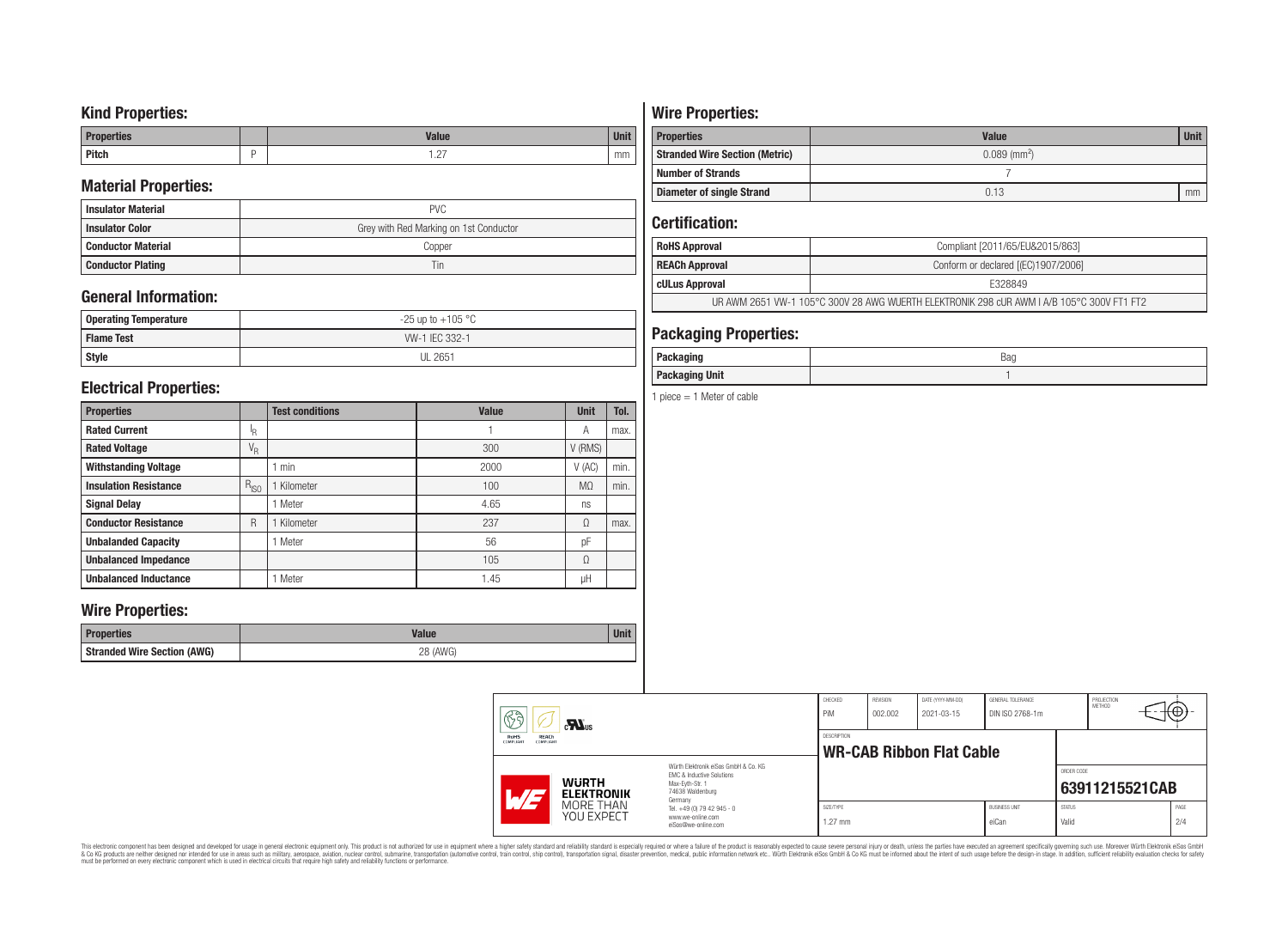## **Cautions and Warnings:**

### **The following conditions apply to all goods within the product series of the Connectors of Würth Elektronik eiSos GmbH & Co. KG:**

#### **General:**

- This mechanical component is designed and manufactured for use in general electronic equipment.
- Würth Elektronik must be asked for written approval (following the PPAP procedure) before incorporating the components into any equipment in fields such as military, aerospace, aviation, nuclear control, submarine, transportation (automotive control, train control, ship control), transportation signal, disaster prevention, medical, public information network, etc. where higher safety and reliability are especially required and/or if there is the possibility of direct damage or human injury.
- Mechanical components that will be used in safety-critical or high-reliability applications, should be pre-evaluated by the customer.
- The mechanical component is designed and manufactured to be used within the datasheet specified values. If the usage and operation conditions specified in the datasheet are not met, the component may be damaged or dissolved.
- Do not drop or impact the components, the component may be damaged.
- Prevent any damage or scratches on the component, especially on the actuator.
- Direct mechanical impact to the product shall be prevented (e.g overlapping of the PCB's).
- Würth Elektronik products are qualified according to international standards, which are listed in each product reliability report. Würth Elektronik does not warrant any customer qualified product characteristics beyond Würth Elektroniks' specifications, for its validity and sustainability over time.
- The responsibility for the applicability of the customer specific products and use in a particular customer design is always within the authority of the customer. All technical specifications for standard products do also apply to customer specific products.
- The mechanical component is designed to be used along with Würth Elektronik counterparts and tools. Würth Elektronik cannot ensure the reliability of these components while being used with other products.

#### **Product Specific:**

#### **Soldering:**

- The solder profile must comply with the technical product specifications. All other profiles will void the warranty.
- All other soldering methods are at the customers' own risk.

#### **Cleaning and Washing:**

- Washing agents used during the production to clean the customer application might damage or change the characteristics of the component, body, pins and termination. Washing agents may have a negative effect on the long-term functionality of the product.
- Using a brush during the cleaning process may deform function relevant areas. Therefore, we do not recommend using a brush during the PCB cleaning process.

#### **Potting and Coating:**

• If the product is potted in the customer application, the potting material might shrink or expand during and after hardening. Shrinking could lead to an incomplete seal, allowing contaminants into the components. Expansion could damage the components. We recommend a manual inspection after potting or coating to avoid these effects.

#### **Storage Conditions:**

- A storage of Würth Elektronik products for longer than 12 months is not recommended. Within other effects, the terminals may suffer degradation, resulting in bad solderability. Therefore, all products shall be used within the period of 12 months based on the day of shipment.
- Do not expose the components to direct sunlight.
- The storage conditions in the original packaging are defined according to DIN EN 61760-2.
- The storage conditions stated in the original packaging apply to the storage time and not to the transportation time of the components.

#### **Packaging:**

• The packaging specifications apply only to purchase orders comprising whole packaging units. If the ordered quantity exceeds or is lower than the specified packaging unit, packaging in accordance with the packaging specifications cannot be ensured.

#### **Handling:**

- Do not repeatedly operate the component with excessive force. It may damage or deform the component resulting in malfunction.
- In the case a product requires particular handling precautions, in addition to the general recommendations mentioned here before, these will appear on the product datasheet
- The temperature rise of the component must be taken into consideration. The operating temperature is comprised of ambient temperature and temperature rise of the component.The operating temperature of the component shall not exceed the maximum temperature specified.

These cautions and warnings comply with the state of the scientific and technical knowledge and are believed to be accurate and reliable. However, no responsibility is assumed for inaccuracies or incompleteness.

| 63<br>$\mathbf{M}_{\text{us}}$<br><b>RoHS</b><br><b>REACh</b><br><b>COMPLIANT</b><br>COMPLIANT |                                                                                                                     | CHECKED<br>PiM                                        | <b>REVISION</b><br>002.002 | DATE (YYYY-MM-DD)<br>2021-03-15 | GENERAL TOLERANCE<br>DIN ISO 2768-1m |                        | PROJECTION<br><b>METHOD</b> | €⊕∶         |
|------------------------------------------------------------------------------------------------|---------------------------------------------------------------------------------------------------------------------|-------------------------------------------------------|----------------------------|---------------------------------|--------------------------------------|------------------------|-----------------------------|-------------|
|                                                                                                |                                                                                                                     | <b>DESCRIPTION</b><br><b>WR-CAB Ribbon Flat Cable</b> |                            |                                 |                                      |                        |                             |             |
| <b>WURTH</b><br>AT<br><b>ELEKTRONIK</b>                                                        | Würth Flektronik eiSos GmbH & Co. KG<br>EMC & Inductive Solutions<br>Max-Evth-Str. 1<br>74638 Waldenburg<br>Germany |                                                       |                            |                                 |                                      | ORDER CODE             | 63911215521CAB              |             |
| MORE THAN<br><b>YOU EXPECT</b>                                                                 | Tel. +49 (0) 79 42 945 - 0<br>www.we-online.com<br>eiSos@we-online.com                                              | SIZE/TYPE<br>$1.27$ mm                                |                            |                                 | <b>BUSINESS UNIT</b><br>eiCan        | <b>STATUS</b><br>Valid |                             | PAGE<br>3/4 |

This electronic component has been designed and developed for usage in general electronic equipment only. This product is not authorized for use in equipment where a higher safety standard and reliability standard si espec & Ook product a label and the membed of the seasuch as marked and as which such a membed and the such assume that income in the seasuch and the simulation and the such assume that include to the such a membed and the such